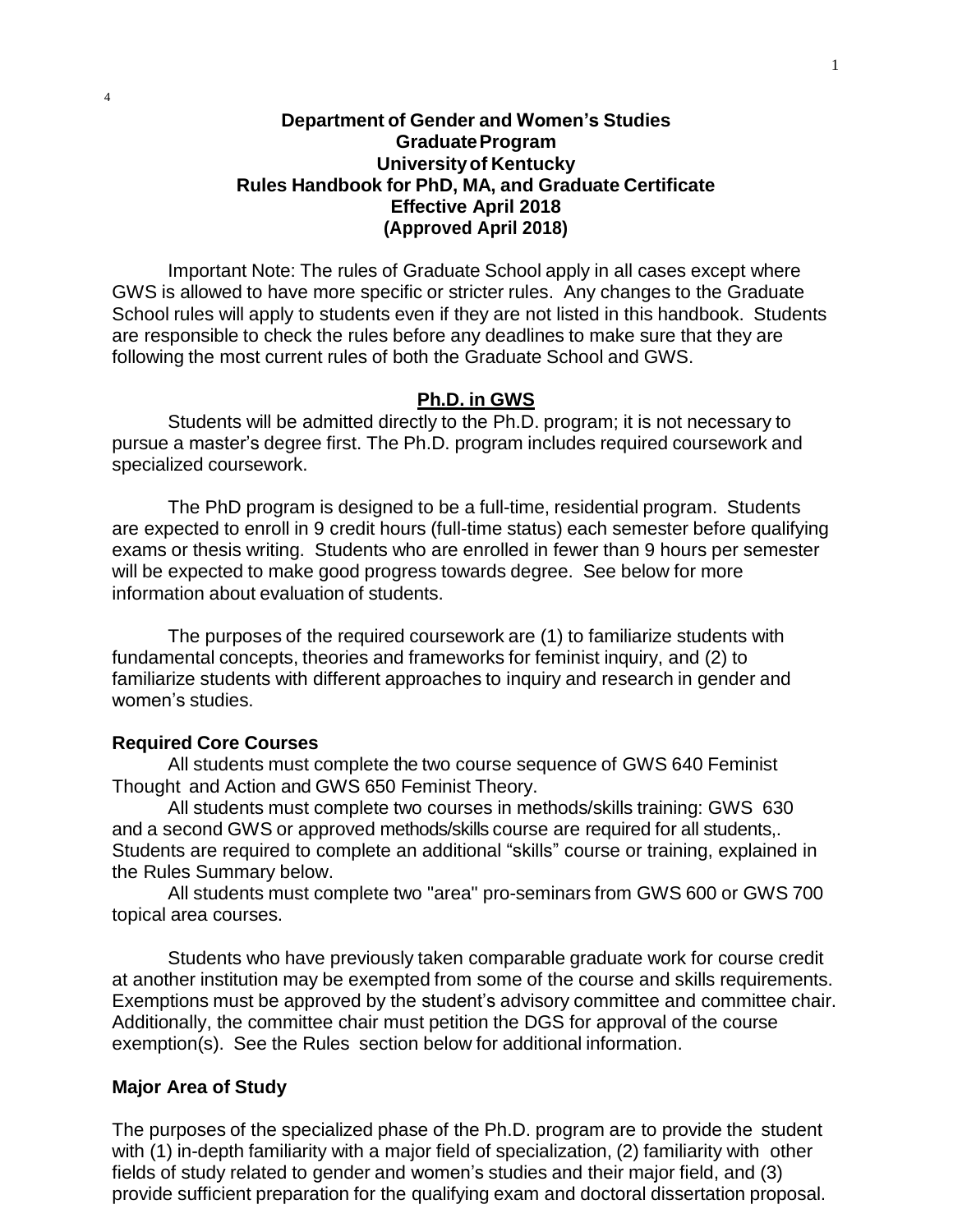Committees may require students to complete additional coursework beyond the required 36 hours in preparation for qualifying exams and dissertation research.

Students must specify in writing a major area of focus approved by their advisory committee or interim advisor prior to their third semester of study (by the end of the second semester of residence for students entering with a prior MA). The program does not require that students specify a "minor" area of study. This form must be submitted in writing to the DGS as well as the department manager.

### **Independent Studies**

There is a program limit of 6 credits total of independent studies. No variable credit independent studies are permitted. Independent Studies should be taken with different faculty members in one or more semesters; however, exceptions may be granted by student's dissertation advisory committee. Effective Fall 2015.

### **Annual Review of Students**

During our April faculty meeting, all GWS graduate students will be evaluated. Good progress toward completion of degree is defined as successful completion of coursework approved by the advisory committee with a minimum 3.0 GPA each semester under review and satisfactory progress toward the qualifying exams, dissertation proposal, and dissertation. Lack of good progress will result in a review by the DGS and advisory chair and/or interim advisor in consultation with the Graduate Committee for possible dismissal from the program.

#### **Annual Evaluative Review:**

One of three actions must be taken by the DGS after the April faculty meeting for each student being evaluated:

**Satisfactory:** Conclude that the student has completed satisfactorily their coursework in the program and recommend the student for continuance as a PhD candidate;

**Probationary:** Conclude that while there have been positive aspects to the student's performance, the student's overall performance as indicated by courses taken, including grades (minimum GPA 3.2 in the first 18 credit hours) and course assignments, indicates to faculty that the student is unlikely to successfully complete the PhD program. In this case, the student will be afforded the opportunity to complete an M.A. degree (if they do not have an M.A. in Gender and Women's Studies from another institution). The DGS and Graduate Committee will consider the student's re-application to the PhD program upon completion of the M.A. degree;

**Unsatisfactory:** Conclude that the student's work is clearly unsatisfactory based on grades (any grade of a C or below in a course), poor evaluations by course instructors based on coursework for a class, or failure to complete courses as advised by the department, in which case the student is dismissed from the PhD program. Any student who receives two or more "C's" in their first 18 credit hours of coursework will be dismissed from the PhD program.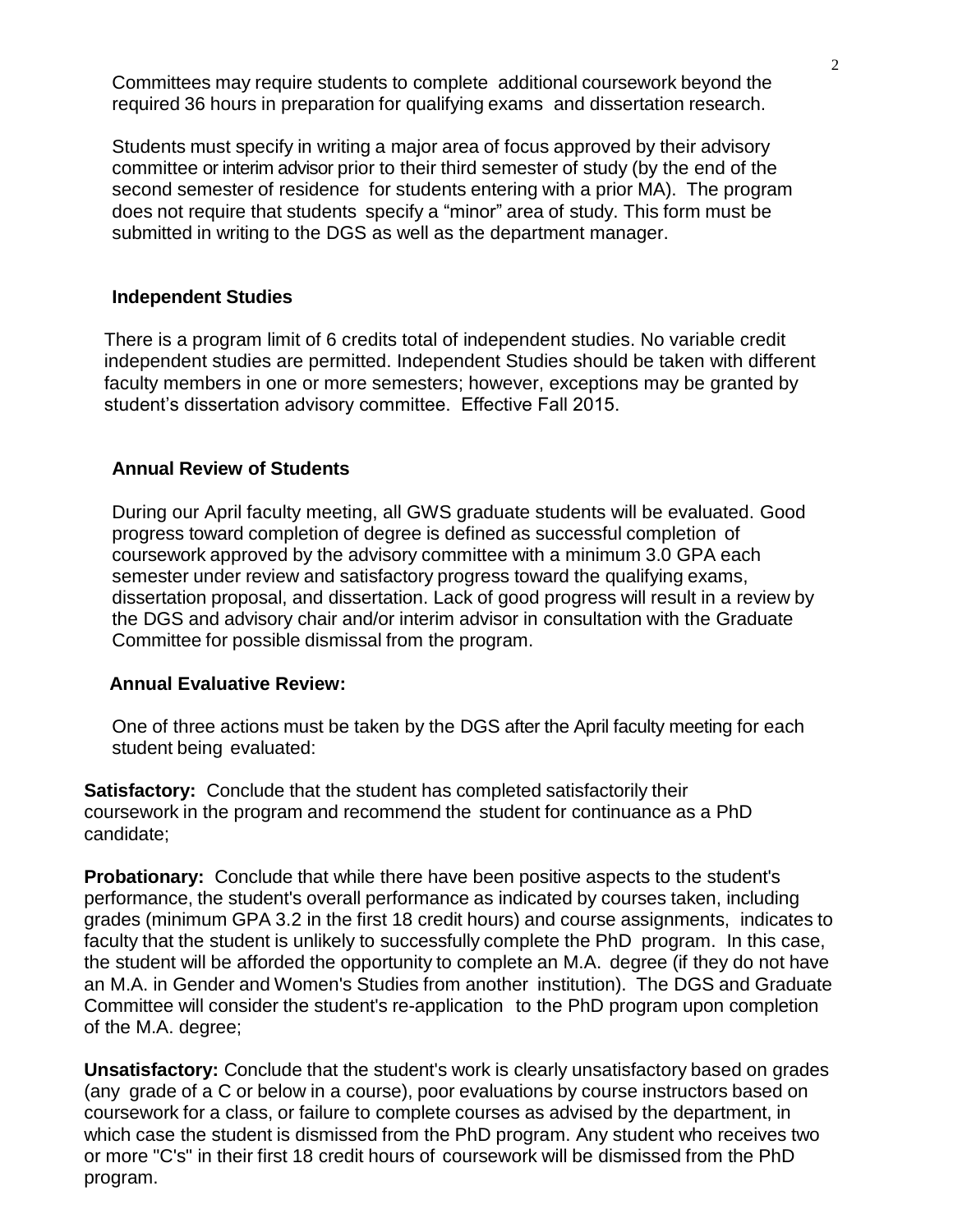### **Formation of the Dissertation Advisory Committee**

All students are required to create and meet with a dissertation advisory committee by the end of their third semester of enrollment. Un til a committee is formed, the DGS will assign each incoming student an interim f a culty advisor. The dissertation advisory committee should be formed at least 1 year prior to the qualifying examination. This committee must include a minimum of 4 faculty members. The dissertation director serves as the major professor/advisor and must be a Full member of the Graduate Faculty; at least 2 other committee members must be Full members of the Graduate Faculty. An Associate member of the Graduate Faculty may co-chair a committee with a Full member of the Graduate Faculty. The committee must include a minimum of two GWS Core faculty, a third member that has primary or secondary graduate status in GWS, and one outside member.

All students are required to meet with their advisory committee at least once per academic year prior to their qualifying exams. Full committee meetings including outside member are generally expected. The chair of the committee is required to send a letter and updated Program of Study Form to the DGS and the Department Manager to report the results of this annual meeting and the student's progress toward degree. This form must be filed no later than the last day of classes in the spring semester. Failure to file this form will result an unsatisfactory evaluation of student progress and possible dismissal from the program. Therefore, it is essential that the form be filed and it is the student's responsibility to check and make sure that it has been properly filed in time.

### **Qualifying Exams**

A student must complete a minimum of 36 hours of coursework with a GPA of 3.0 or higher to be eligible for the qualifying exam. Students and committees should complete the "Qualifying Exam Checklist" in preparation for the exam.

A reading list for the qualifying exam will be prepared by the student with the advice and consent of their committee. Students should prepare reading lists for the qualifying exam no later than three months before the exam date. The qualifying exam is constructed by the chair of a student's PhD committee in consultation with other committee members.

The written component of the exam shall consist of take-home exams in three parts. The exams will be administered concurrently. Students will have three weeks to complete the written exam.

Committee members will submit questions to the Committee Chair who will construct the final exams. In general, each committee member is expected to submit one question per part/area. Each part will contain 2-4 questions and the student will answer the number of questions specified by the committee. Exams may or may not contain choice of question and/or required questions.

Students should consult the graduate school schedule for the official date for completion of exams (written and oral) in order to qualify for completion in a given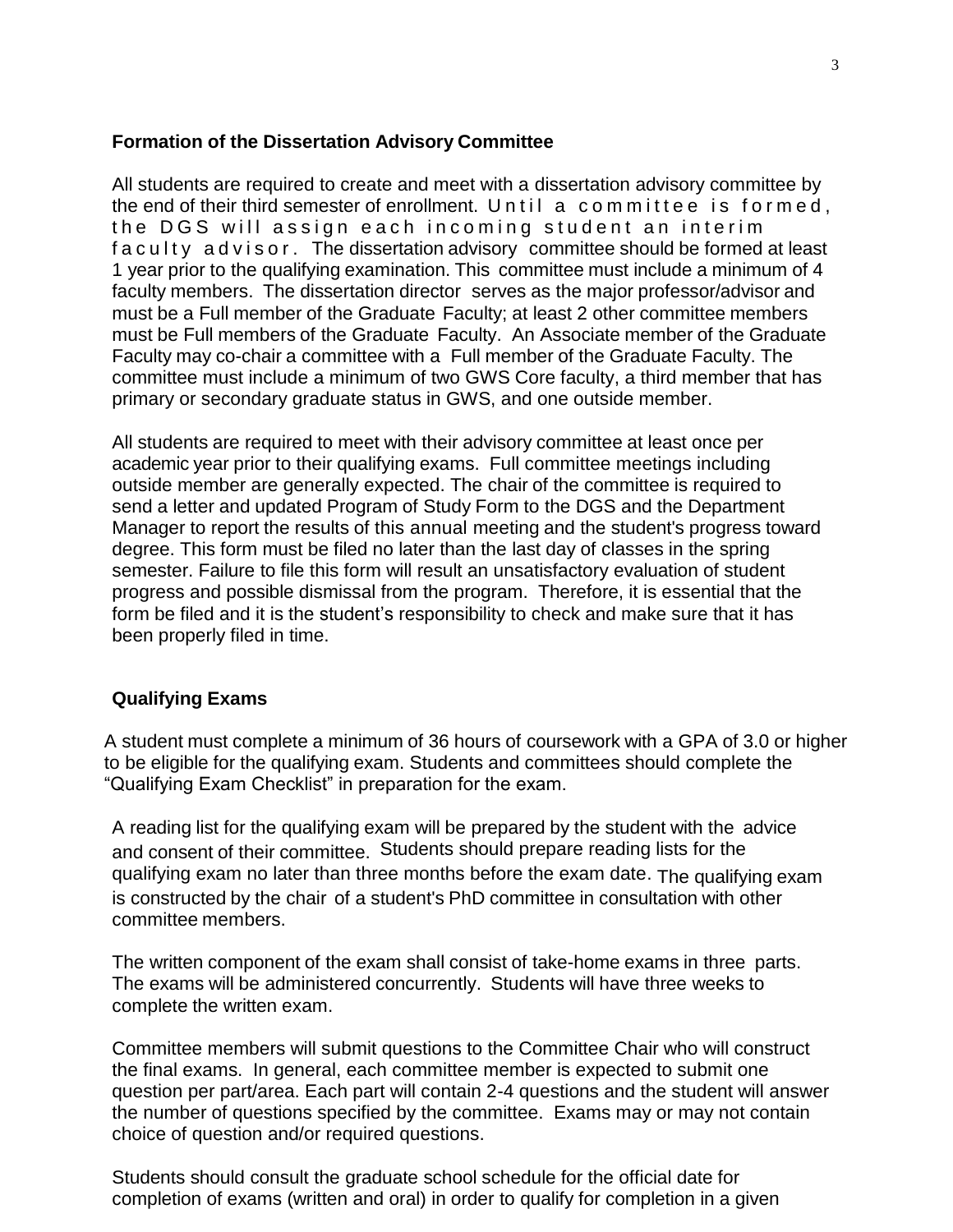semester.

The exam will consist of one section of questions on Feminist Thought/Theory, one section of questions on Gender and Women's Studies topics (general area), and one section of questions on the student's substantive major area of focus.

Following the written exams, a student must pass an oral examination. The oral examination must be scheduled to be completed within one month of submitting the written exams. Students must pass both parts of the exam (written and oral). Students will be informed no later than the end of the oral examination whether they have passed or failed the written and oral components of the examination.

Students who fail the qualifying exam must retake the entire exam (both written and oral) within the time frame specified by the Graduate School rules. Students who fail the qualifying exam twice will automatically be dismissed from the program.

### **Dissertation Prospectus and Dissertation**

After passing the qualifying examinations, the student will prepare and defend the dissertation prospectus. Preparation of the proposal is done under the direction of the committee chair with the advice of the committee. The prospectus must be defended within 6 months of passing the qualifying exam. In the case where the students' proposal defense falls during the summer, the proposal defense needs to occur no later than the first three weeks of the fall semester.

In order to be considered for an exemption to the 6 month rule, the student and the chair of the advisory committee are required to submit a petition at least one month before the 6 month deadline for the proposal defense to the DGS. This request will be reviewed by the DGS and the graduate committee. The petition must include a formal letter from the student discussing why an exemption is necessary and a letter of endorsement from the chair of the dissertation advisory committee supporting the exemption request. If granted, the exemption provides a 3 month extension. A student may only apply for an exemption once.

The prospectus should include the following components:

- a) Statement describing the dissertation project and what it aims to accomplish.
- b) Discussion of significance and contribution of project in the context of relevant literature.
- c) Discussion of pertinent theoretical and/or methodological approaches.
- d) Bibliography

The dissertation prospectus must be defended in front of the entire advisory committee. At the prospective defense, the advisory committee is required to vote on whether the student has passed/passed with revisions/does not pass. Majority vote decides the outcome. If a student receives a pass with revisions, they have one opportunity to revise and defend the dissertation proposal within 3 calendar months. If the revised prospectus does not merit a majority vote of pass, the student will be dismissed from the program. There is no appeal process.

Each student must meet with their dissertation committee at least once per year until the student has successfully defended the dissertation prospectus in order to evaluate progress. After the prospectus defense, progress will be reported each semester by the committee chair as a written evaluation of GWS 767. This progress must be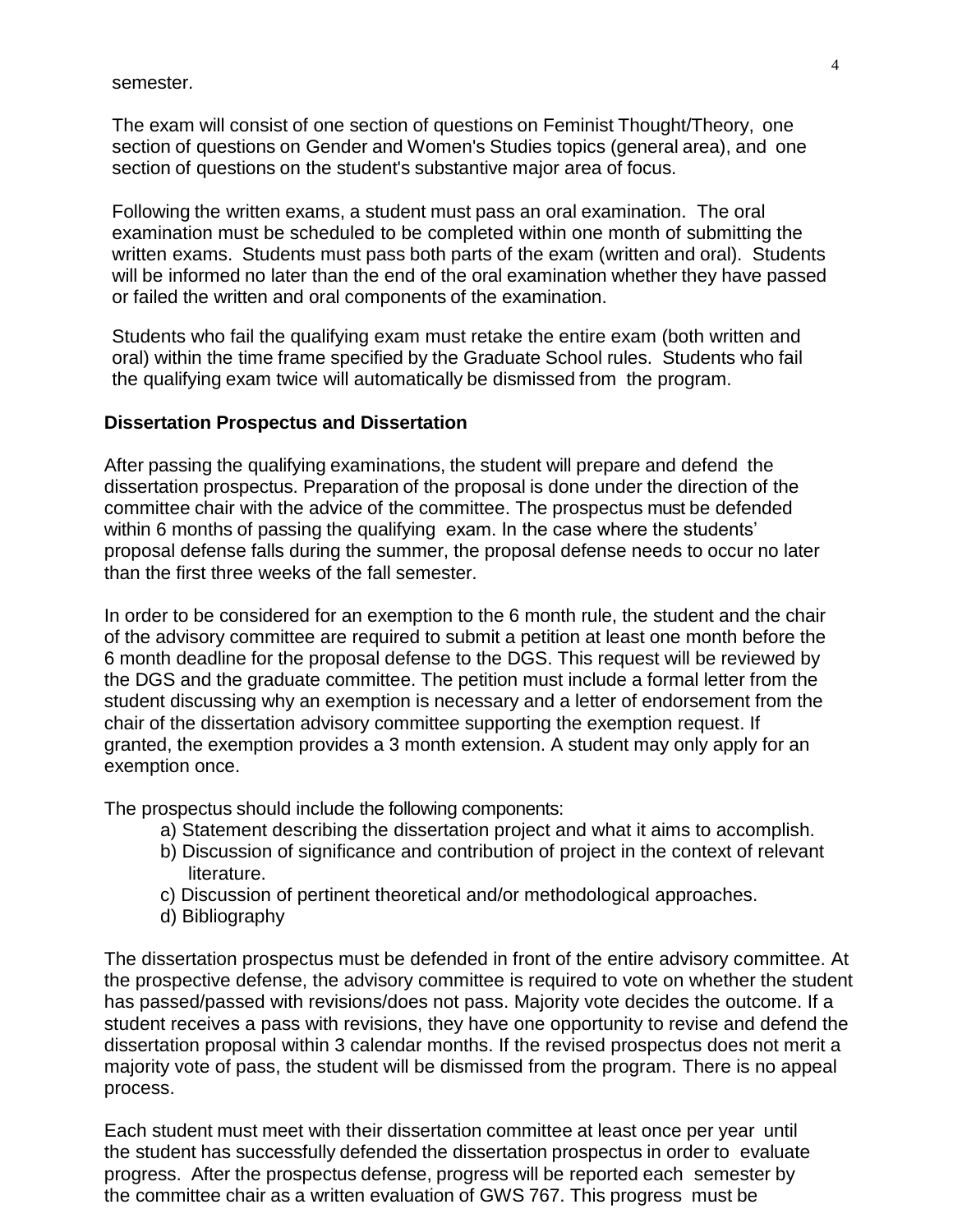reported to the DGS by the last day of classes in the fall and at the April faculty meeting. A student who receives a U for dissertation research credit (GWS 767) will be considered to lack good progress toward the degree. Lack of good progress will result in a review by the DGS in consultation with the Graduate Committee and dissertation advisor for possible dismissal from the program. A student who receives 2 grades of U in GWS 767 will automatically be dismissed from the program.

### **The Dissertation: GWS 767-Evaluation of Good Progress**

The dissertation is expected to be a work of original scholarship which adds to the store of knowledge and demonstrates maturity in research. It is written under the direction of the chair of the advisory committee and the Advisory Committee. The procedures for undertaking and writing the Dissertation are outlined in the Graduate School's Manual for Theses and Dissertations.<sup>3</sup> The Dissertation must be complete in all ways before the Final Examination can be scheduled. Students should be aware that their Dissertation will be submitted in an electronic format.<sup>4</sup>

While writing the dissertation, students should register for GWS 767 (Dissertation Residency Credit). The student will receive a grade of S (satisfactory) or U (unsatisfactory) in each term in which the student is enrolled in GWS 767. If the student receives a U unsatisfactory grade in GWS 767, the student will be evaluated for continuation or possible dismissal from the program. It is the student's responsibility to maintain consistent communication with their advisor and advisory committee in order to assure that satisfactory progress is being made on the dissertation. While writing the dissertation, a student's good progress towards a degree will be assessed twice each year.<sup>5</sup> At the beginning of each semester, a student should communicate with their advisor about the expectations and timeline for progress during the semester. Copies of these communications need to be kept by the student and the advisor.

Fall assessment: At the end of the fall term, the chair of the student's advisory committee must inform the DGS about the student's progress on the dissertation in writing by the last day of classes. The chair of the advisory committee is responsible for submitting a grade for GWS 767.

Spring assessment: The spring assessment of doctoral students will occur at the April faculty meeting. The chair of the advisory committee is responsible for submitting a grade for GWS 767.

Final examination on the dissertation will be conducted by a committee appointed by the Dean of the Graduate School. Such a committee normally includes the members of the student's advisory committee, as well as an outside person appointed by the Graduate School.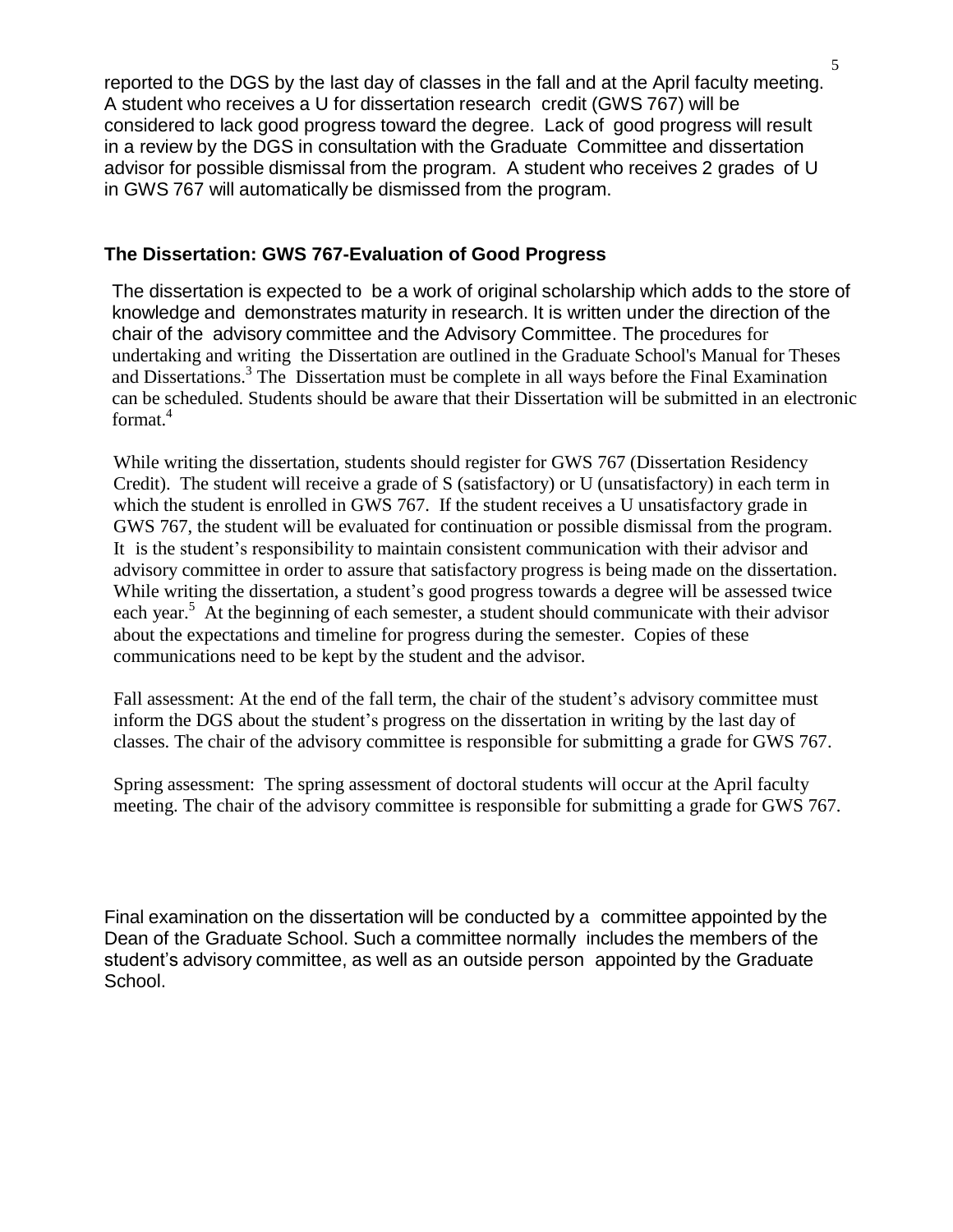### **Timeline for PhD Students**

Important Note: Many students will take longer than 4 years to complete their degree; this timeline is **for illustration only** of the required course hours. Additional coursework or research skills may be added to the student's program by their committee in order to prepare the student adequately for qualifying exams or the dissertation research.

YR1/Sem1 (total 9 hrs) GWS 640 GWS 630 Pro-Seminar 1

Yr1/Sem2 (total 18 hrs) GWS 650 Method 2 Pro-Seminar 2

Yr2/Sem1 (total 27 hrs) Advanced Skill Seminar Seminar

Yr2/Sem2 (total 36 hours) Seminar Seminar Seminar

Yr3/Sem1 (total 38 hours) Qualifying Exam GWS767

Yr 3/Sem2 (total 40 hours) Proposal defense GWS767

Yr4/Sem1 GWS 767 Dissertation Residency Yr4/Sem2 GWS 767 Dissertation Residency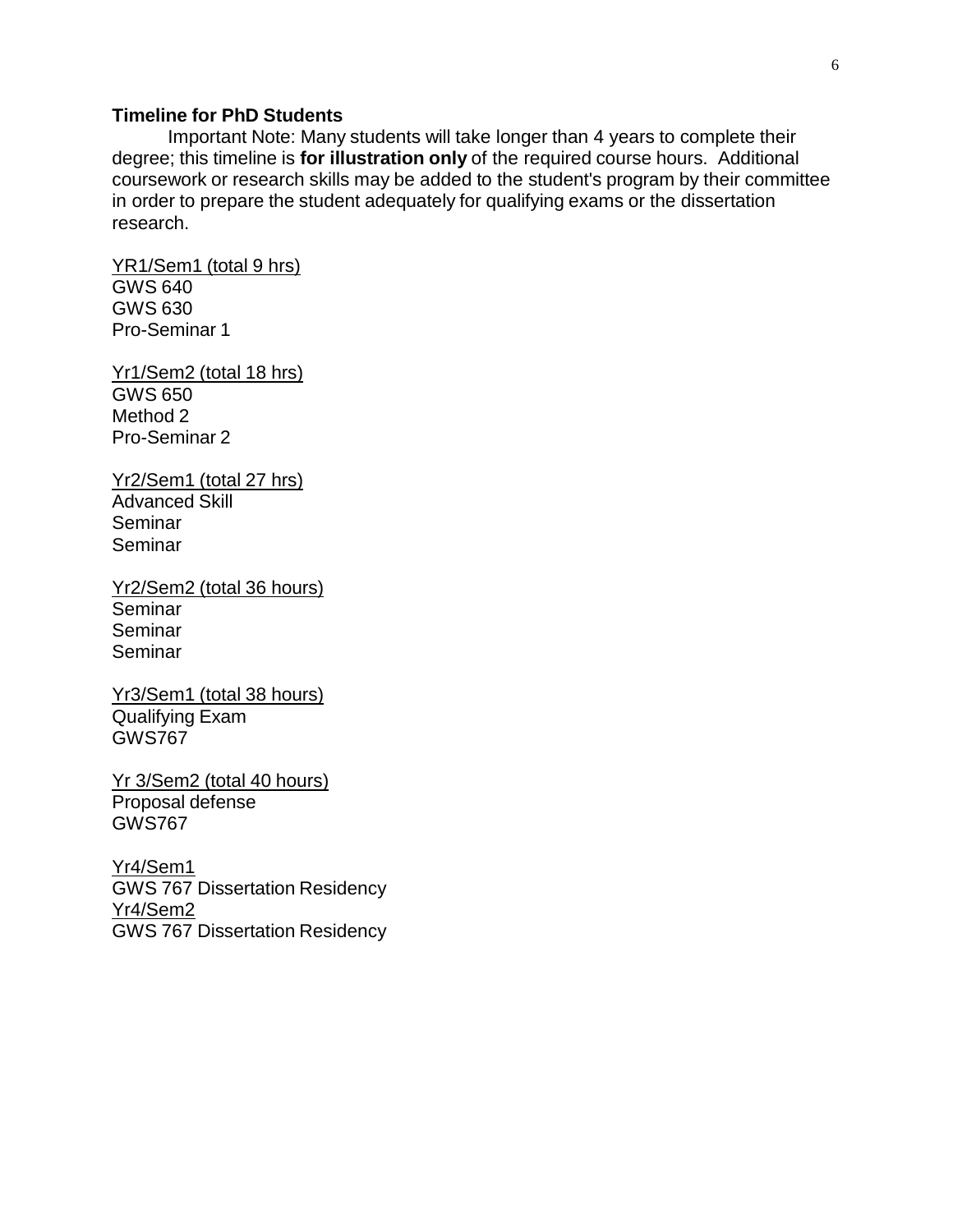Graduate School Forms

A web-based process is used for submitting the following forms required for PhD students:

- 1. Advisory committee formation.
- 2. Modifications to advisory committee composition.
- 3. Request to schedule the Qualifying Examination.
- 4. Notification of Intent to Schedule the Final Examination.
- 5. Request for Final Examination

Please note that there are deadlines for each of these forms. It is the graduate student's responsibility to check the current Graduate School Handbook or website for these dates.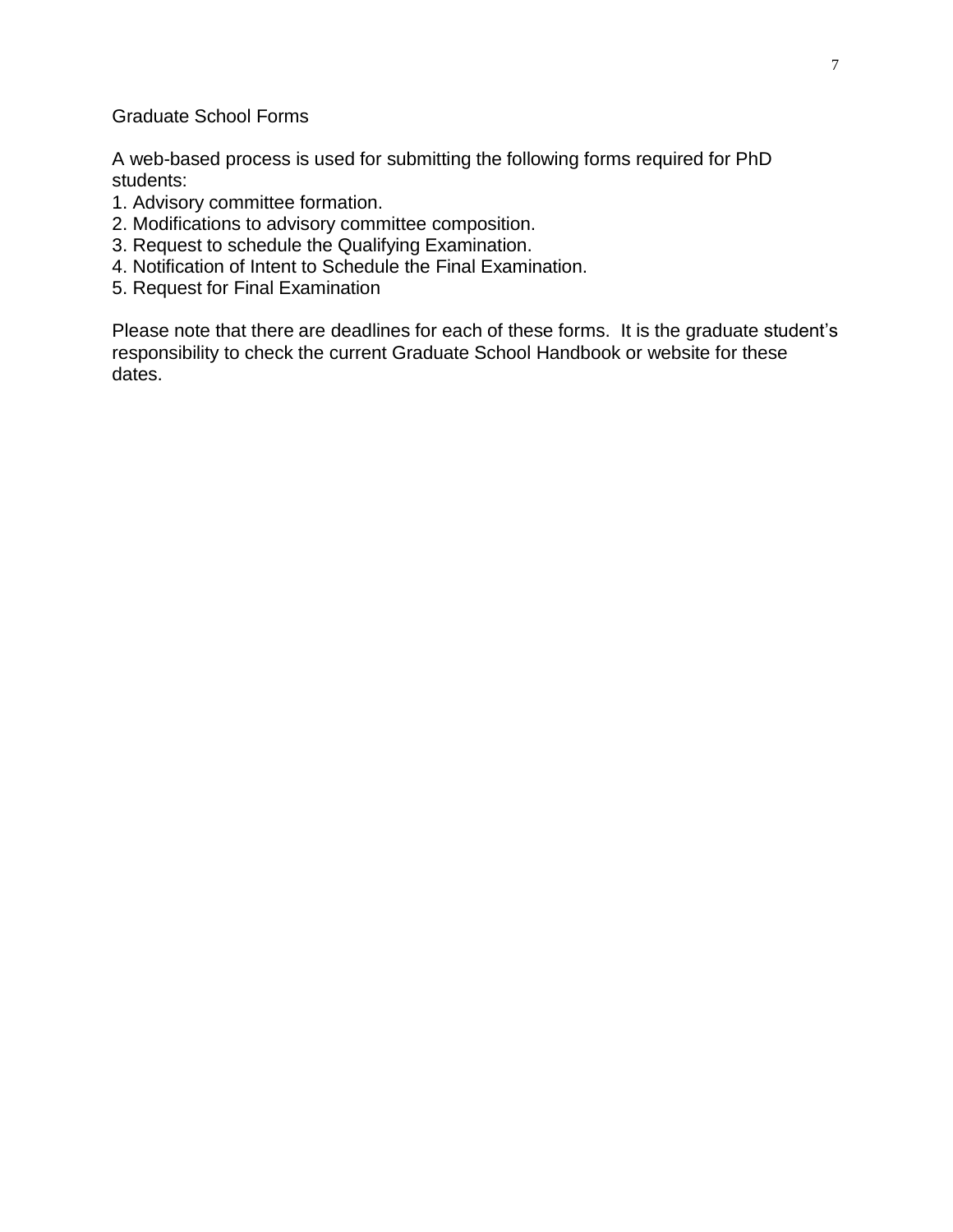#### **MA in GWS**

Please note that the Graduate Program in Gender and Women's Studies at UK is designed primarily for PhD students. We do not accept applicants for the MA only. We do, however, offer an MA Degree under certain terminal conditions. For students earning a Master's degree only, an M.A. degree will be awarded based on either Plan A or Plan B.

Plan A includes 24 hours of coursework, including 2 courses in methods (GWS 630 plus an additional approved course), the 2 course sequence in Feminist Theory (GWS 640 and GWS 650), and 2 area seminars (from GWS 600 or GWS 700 topical areas). Plan A also requires a written thesis that demonstrates the ability to conduct original research and write in a professional academic manner with an oral defense. Students must pass the oral defense and have their written thesis approved before a degree will be granted.

A student who fails the oral defense twice will be dismissed from the program without a degree.

Plan A graduate students must remain enrolled in GWS 748 each semester until graduation. Plan A students enrolled in GWS 748 must be working a minimum of 20 hours per week on their thesis. The student's supervisor must submit a progress report in writing to the DGS each semester detailing the work done by the student and justification for continued enrollment in GWS 748. A grade of U or S in GWS 748 is assigned each semester. A student who receives a U in GWS 748 will be considered to lack good progress toward the degree. Lack of good progress will result in a review by the DGS in consultation with the Graduate Committee for possible dismissal from the program. A student who receives 2 grades of U in GWS 748 will automatically be dismissed from the program.

Enrollment in GWS 748 is limited to 6 semesters; at the end of 6 semesters of enrollment, if a student has not defended their thesis and graduated, the student will be terminated from the program without a degree.

Plan B includes 30 hours of coursework, including 2 courses in methods (GWS 630 plus an additional approved course), the 2 course sequence in Feminist Theory (GWS 640 and GWS 650), and 2 area seminars (from GWS 600 or GWS 700 topical areas). Plan B requires a written examination and oral defense. The written and oral examinations will be prepared by a committee of 3 GWS faculty members taking into consideration the coursework completed by the student. A student must pass both the written and oral examinations. Students who fail the Master's exam must retake the entire exam (both written and oral) within the time frame specified by the Graduate School rules. Students who fail the qualifying exam twice will automatically be dismissed from the program.

Plan B students must choose a committee of 3 GWS faculty members. The chair of the committee must have Full status in the Graduate School Faculty.

Plan B students must remain enrolled full time in the program until completion of the degree. The Chair of the student's committee must report to the DGS each semester in writing the student's progress toward degree. Lack of good progress will result in a review by the DGS in consultation with the Graduate Committee for possible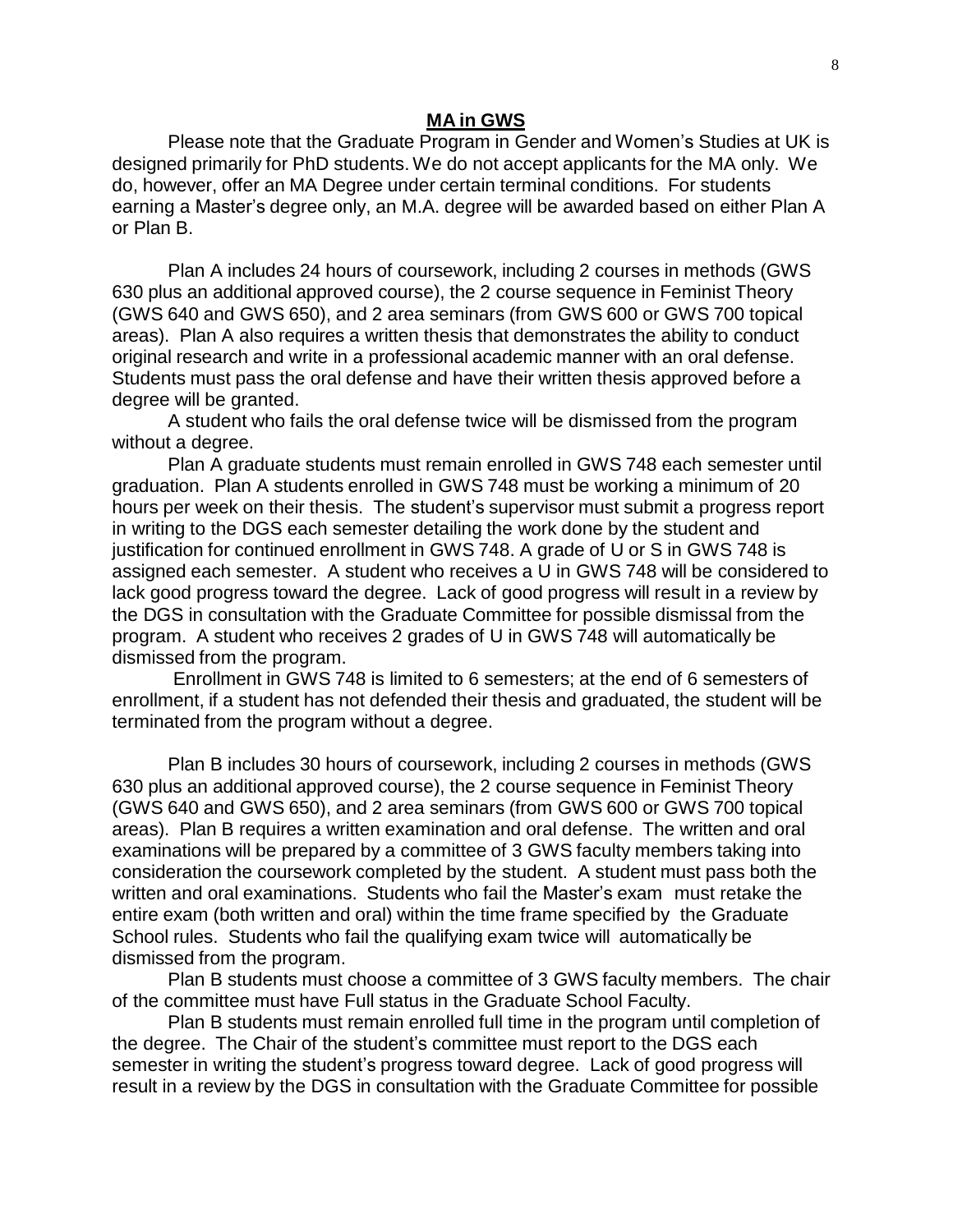dismissal from the program.

Students earning a Master's degree under Plan A or Plan B must meet the course level distribution requirements of the Graduate School. Students are responsible for reading and understanding the requirements listed on the Graduate School website. Any questions should be directed in writing to the DGS.

An M.A. will be awarded to Ph.D. students after passing their written and oral qualifying examinations.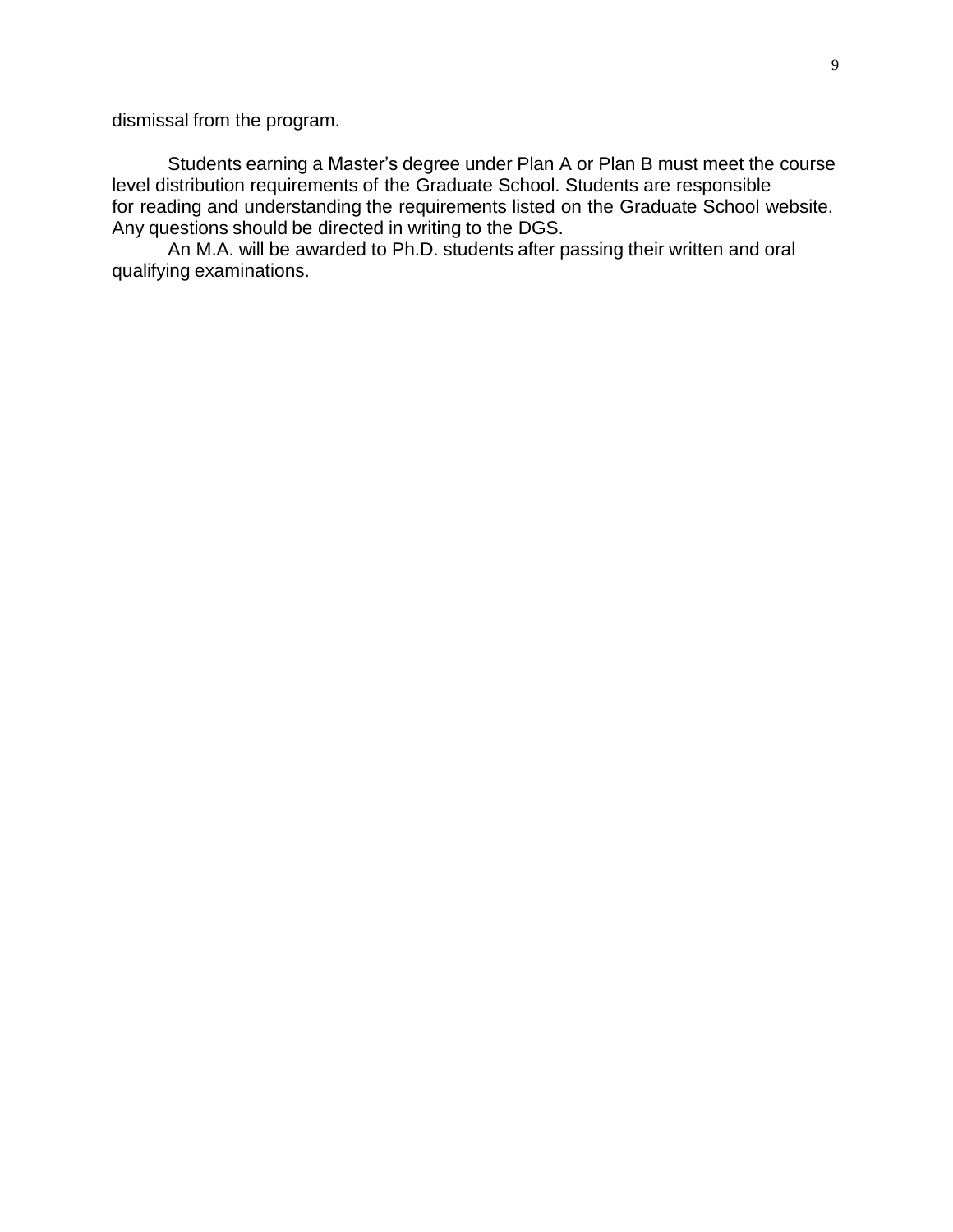### **Graduate Certificate in GWS**

The University of Kentucky Department of Gender and Women's Studies offers a Graduate Certificate in Gender and Women's Studies. Students may take complete the certificate as a complement to a graduate disciplinary degree program or as a standalone curriculum. The aim of the Graduate Certificate curriculum is to provide a coherent, graduate-level interdisciplinary grounding in Gender and Women's Studies scholarship and to create an intellectual community among faculty and graduate students who share a scholarly interest in Gender and Women's Studies.

Students who are currently enrolled as a graduate student in a department at the University of Kentucky are encouraged to apply for the Gender and Women's Studies Graduate Certificate program early in their graduate studies. Courses taken before admission to the program may not count towards the Certificate.

Please note: The deadline to apply for the Graduate Certificate for Fall is December 1. The deadline to apply for the Spring is March 1.

### **Application Procedures**

The online application form for the GWS Graduate Certificate is available on the graduate school's application system Apply\_Yourself. Please notify Michelle Del Toro, the GWS department Manager once you have submitted your application.

Application for the Certificate program must be made before completion of coursework for the certificate. Award of the Graduate Certificate in Gender and Women's Studies requires formal admission to the program. Once students have been accepted, they must locate a Gender and Women's Studies advisor and must submit a proposed course of study that has been approved by their Gender and Women's Studies advisor. Any of the Gender and Women's Studies Graduate School Faculty (primary or secondary status) may serve as graduate advisor. The Chair or Director of Graduate Studies in Gender and Women's Studies can also help applicants locate a Gender and Women's Studies advisor.

#### **Graduate Certificate Course Requirements**

Completion of the Gender and Women's Studies Graduate Certificate curriculum requires a minimum of 12 hours of course work, including:

A. Two elective three-credit courses, at least one of which is taken outside the student's home disciplinary department as defined by undergraduate or graduate concentration, as appropriate (6 hours).

B. GWS 650, Feminist Theory, preferably taken after the student's two electives (3 hours).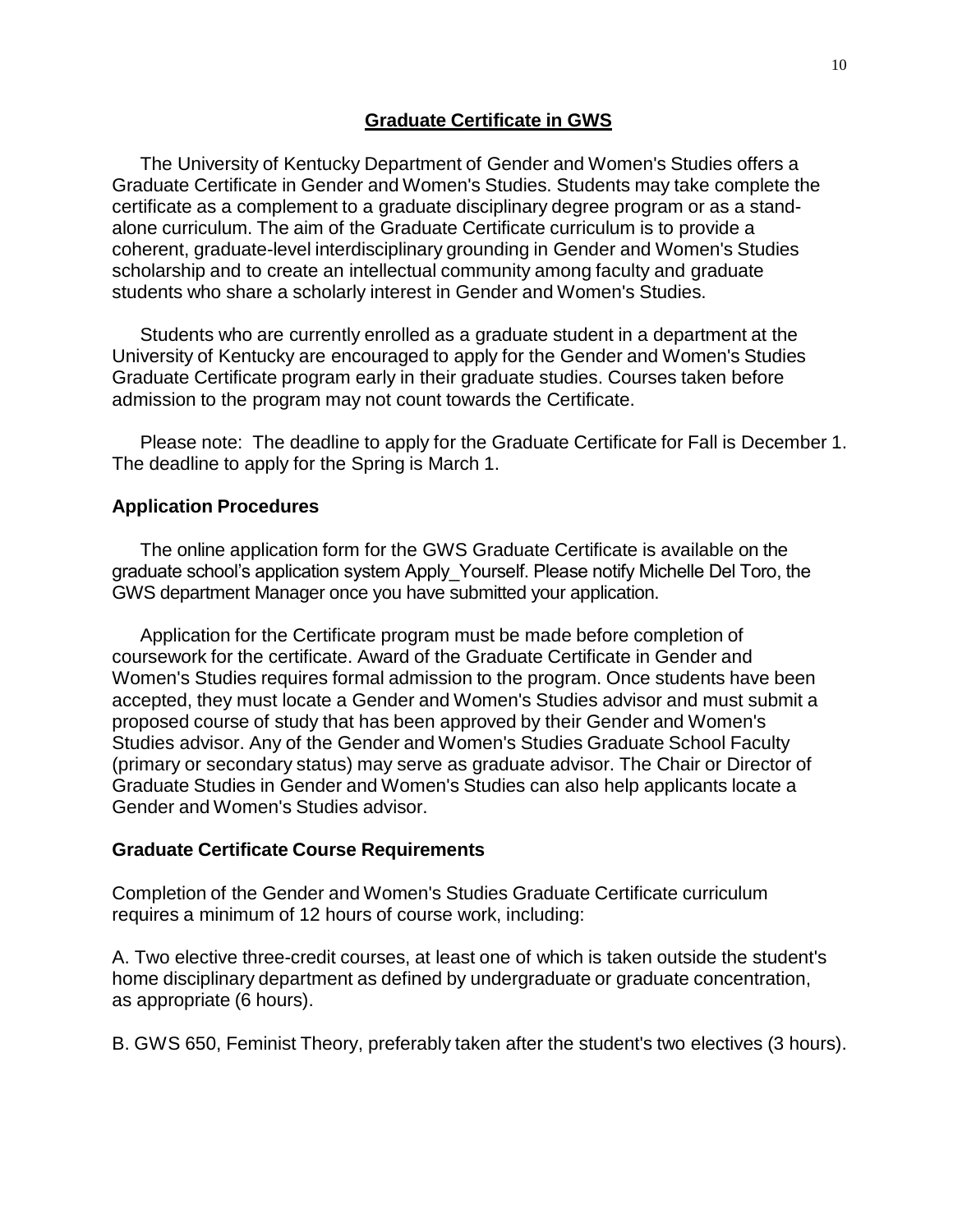C. A three-credit cross-cultural course, approved by the Gender and Women's Studies Program for fulfillment of this requirement. Courses fulfilling this requirement will contain a substantial component on culture(s) outside the United States and western Europe (3 hours).

Students may select their elective courses and courses fulfilling the cross-cultural requirement from the list furnished by the Gender and Women's Studies Graduate Program every semester. Students may petition the Graduate Committee to accept a course as fulfilling a requirement for the Certificate. To petition, use the Coursework Petition Form, available in the Gender and Women's Studies office.

The Graduate Certificate Program requirements must be completed within 6 years of the first class enrolled in as part of the certificate requirements. Graduate Certificate students must maintain a minimum GPA of 3.0 in their coursework. Any student who receives a "C" in a course in the Graduate Certificate Program or does not maintain a minimum GPA of 3.0 will automatically be dismissed from the program. Students dismissed from the Graduate Certificate Program must re-apply for admission if they wish to continue.

### **Application and Admission Information**

Admission to the Gender and Women's Studies Graduate Certificate curriculum requires the following:

- \* an undergraduate degree
- \* admission to the University of Kentucky Graduate School\*\*
- \* a minimum GPA of 3.0 in all undergraduate work
- \* minimum GPA of 3.0 in any graduate work
- \* a scholarly writing sample

\* a 500-word personal statement, explaining why the applicant wishes to pursue the Graduate Certificate in Gender and Women's Studies

\* three letters of recommendation (applies only to students not currently enrolled in a UK graduate degree program)

\* official transcripts of all undergraduate and graduate work

\* completion of the certificate application form

\*\*Applicants who are not currently enrolled in a graduate degree program at the University of Kentucky must first secure admission to the Graduate School as postbaccalaureate students. For information on requirements for post-baccalaureate admission to the Graduate School, please contact the Graduate School directly or see the information online. Please send to the Graduate School all and only the materials they require for application. Please send to Gender and Women's Studies all and only the materials we require for application (see above). Admission to the Graduate School must, in all cases, precede admission to the Gender and Women's Studies Graduate Certificate curriculum. Please notice that some requirements for the Gender and Women's Studies Graduate Certificate curriculum exceed minimum requirements of the Graduate School for Post- baccalaureate status. For this reason, as well as others, admission to the Graduate School does not guarantee admission to the Gender and Women's Studies Program Graduate Certificate curriculum.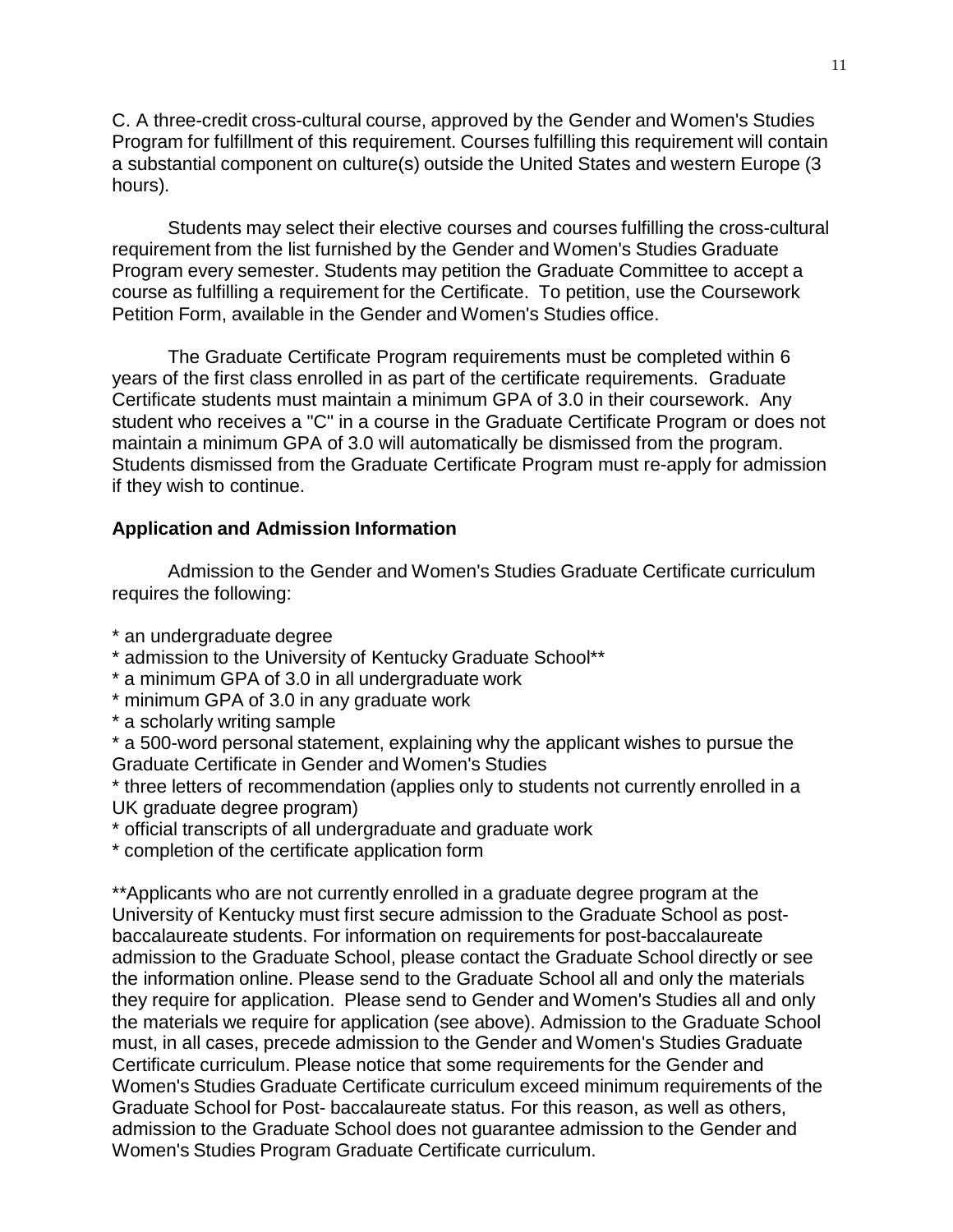### **GRADUATE SCHOOL RULESSUMMARY for PhD and MA**

**This is a summary of selected rules. See previous sections for further rules and explanations. See the Graduate School website for further information about rules.**

**http://gradschool.uky.edu/sites/gradschool.uky.edu/files/Bulletin/2017- 2018Bulletin\_part1\_erinwfontslossless.pdf**

### **1. Number of transfer credits allowed**

9 hours of graduate course credit not used toward a degree may be transferred from another institution or another program; if the student has an MA from another institution or another program, up to 18 hours from course credits from the M.A. may be credited toward the pre-qualifying exam residency requirements.

### **2. Residence requirement**

A student must complete a minimum of 36 hours of residency before the qualifying exams and 2 semesters of residency after qualifying exams. Students must remain enrolled continuously in GWS 767 after qualifying exams until completion of degree.

### **3. Language(s) and/or skill(s) required**

All PhD students must pass the required GWS methods course, GWS 630, and one approved methods course in GWS or in another department.

All students must additionally demonstrate proficiency in an advanced skill through training in a foreign language or an advanced methods or skills course or other approved training opportunity. This requirement may be met in a variety of ways, including a course, an approved internal or external training, or an independent study. Fulfillment of the advanced skills requirement will require a letter from the chair of the advisory committee justifying the relevance of the skill to the student's program of study; the letter must be approved by the DGS.

The foreign language requirement may be met by completion of Special Examinations given for the foreign language reading courses with a grade of "B" or better; by completion of one of the accelerated graduate level ("011") courses with at least a "B" grade; or, for international students who are non-native speakers of English, with a TOEFL score of 550 (213).

### **4. Provisions for monitoring progress and termination criteria**

For students earning a Master's degree only:

An M.A. degree will be awarded based on either Plan A or Plan B. Plan A includes 24 hours of coursework, including the 2 courses in methods, the 2 course sequence in Feminist Thought/Theory, and 2 area seminars. Plan A also requires a written thesis that demonstrates the ability to conduct original research and write in a professional academic manner and oral defense.

Plan B includes 30 hours of coursework, including the 2 courses in methods, the 2 course sequence in Feminist Thought/Theory, and 2 area seminars. Plan B also requires a written examination and oral defense. The written and oral examinations will be prepared by a committee of 3 GWS faculty members taking into consideration the coursework completed by the student.

Students earning a Master's degree under Plan A or Plan B must meet the course level distribution requirements of the Graduate School.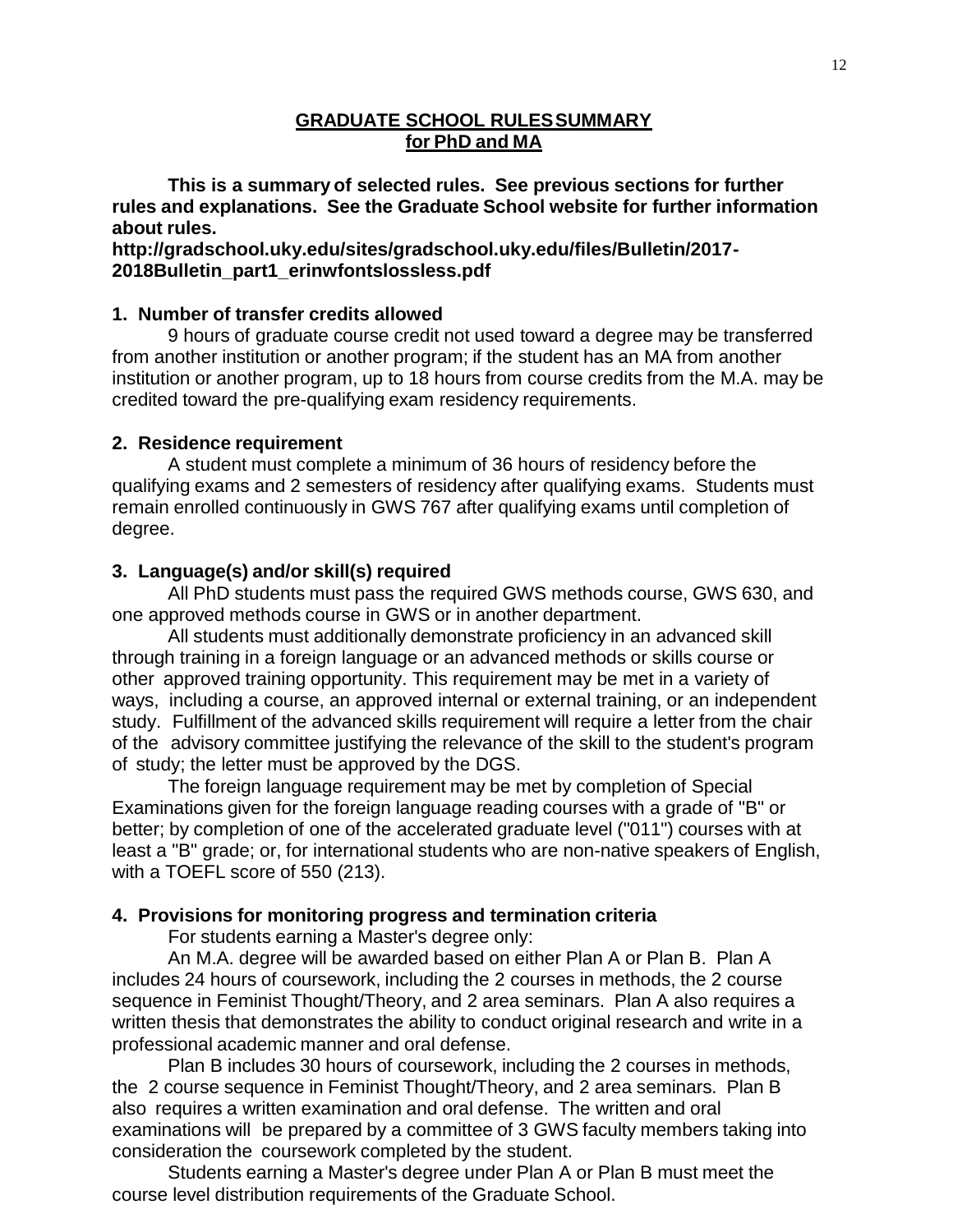An M.A. will be awarded to Ph.D. students after passing their written and oral qualifying examinations.

### **5. Total credit hours required (if applicable)**

Students must complete the equivalent of a minimum of 36 hours prior to qualifying exams (these hours must be completed within 5 years of entering the program; extensions of up to 3 years may be requested). Students with a prior M.A. must complete a minimum of 18 hours of coursework prior to qualifying examinations. Students with a prior M.A. may be required to complete more than 18 hours of coursework based on the evaluation by their advisory committee.

Total credit hours required: 40 [(36 hours of coursework + 4 hours of dissertation residency credits (GWS 767)]. Note: Students must remain registered in GWS 767 each semester post-qualifying exams until completion of their degree and show satisfactory progress toward the completion of their dissertations each semester.

# **6. Required distribution of courses within program**

Students must specify in writing a major area of focus approved by their advisory committee prior to their third semester of study (by the end of their second semester of residence for students entering with a prior MA).

# **7. Minor area or courses outside program required**

There is no requirement for specifying a minor area or for taking courses outside of the Department.

# **8. Distribution of courses levels required (400G, 500, 600, 700)**

There are no distribution requirements for the PhD.

For the terminal M.A., students must meet the distribution requirements of the Graduate School for coursework. These requirements currently include: 2/3 of the courses must be taken in the GWS department, 2/3 of the minimum requirement hours must be in regular coursework and half of the required hours (excluding thesis, practicum or internship hours) must be in 600 or 700 level courses. These requirements are subject to change and it is the responsibility of the student to make sure that they will meet these requirements if they pursue a terminal MA.

# **9. Application deadlines**

Students may apply for admission beginning in the Fall semester only. Applications for fall admission must be received no later than March 15th. Applications for admission and teaching assistantships, fellowship nominations, or other financial aid through the Department must be received by December 1 prior to the Fall semester for which the student is applying for admission. The applications to both the Graduate School and the Department must be complete and all materials must be received no later than December 1 in order to receive full consideration for awards. International students must meet the deadlines established by the Graduate School (applicants must check the Graduate School website for this deadline). Applications must be complete by the deadline for full consideration. Students must see the GWS Department application webpage for required materials and the Graduate School webpage for required materials.

# **10. Application requirements**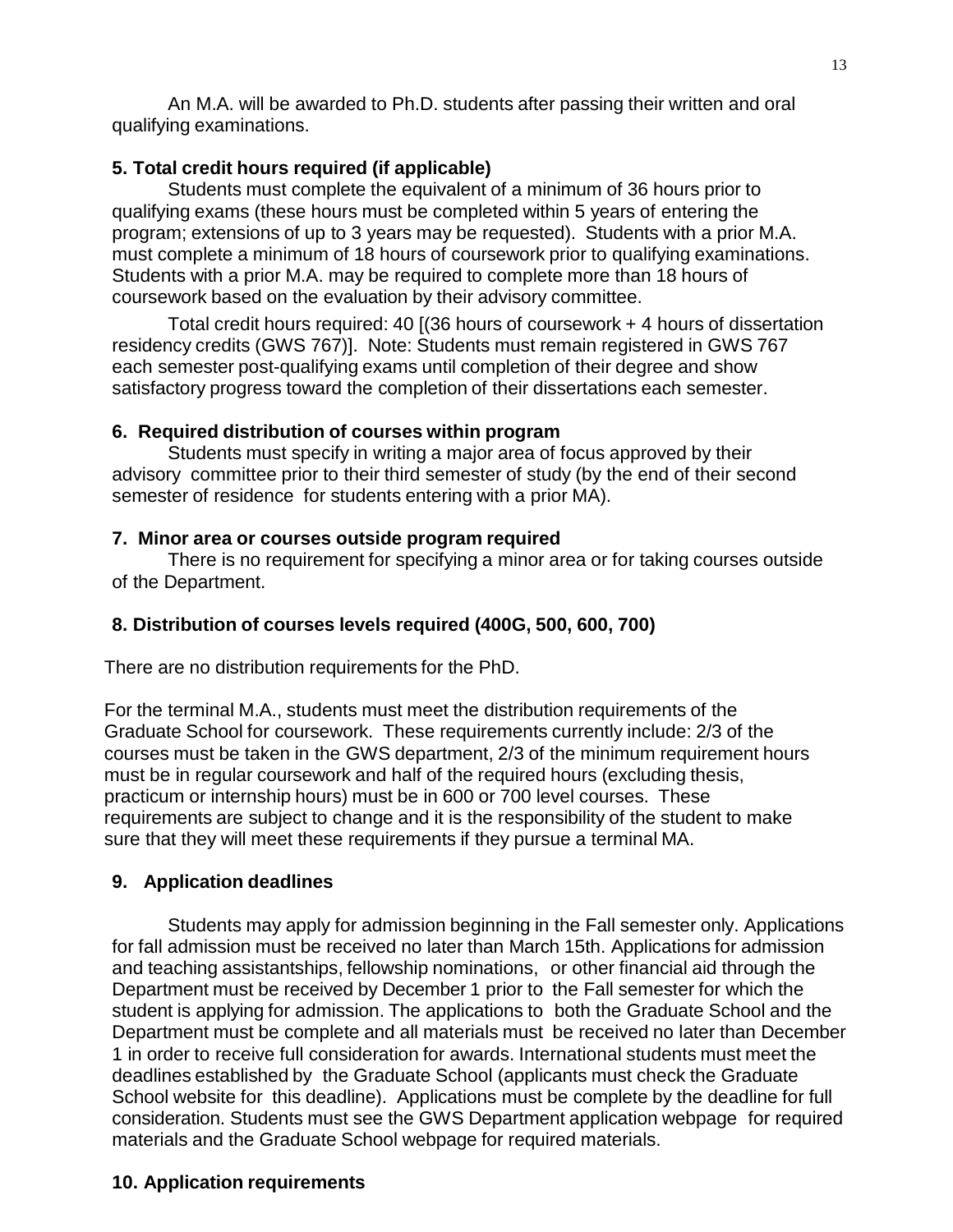Applicants must have at least a 3.00 undergraduate GPA. For those with credit in graduate classes, their graduate GPA must be at least a 3.2. Students must submit their GRE scores to both the Graduate School and the GWS Department. The GRE scores will be considered as part of the application. Students must provide transcripts from all previous institutions of higher learning they have attended and received course credit from. Applications must include 3 letters of recommendation sent directly to the Department.

Additional rules for international applicants are on the Graduate School website.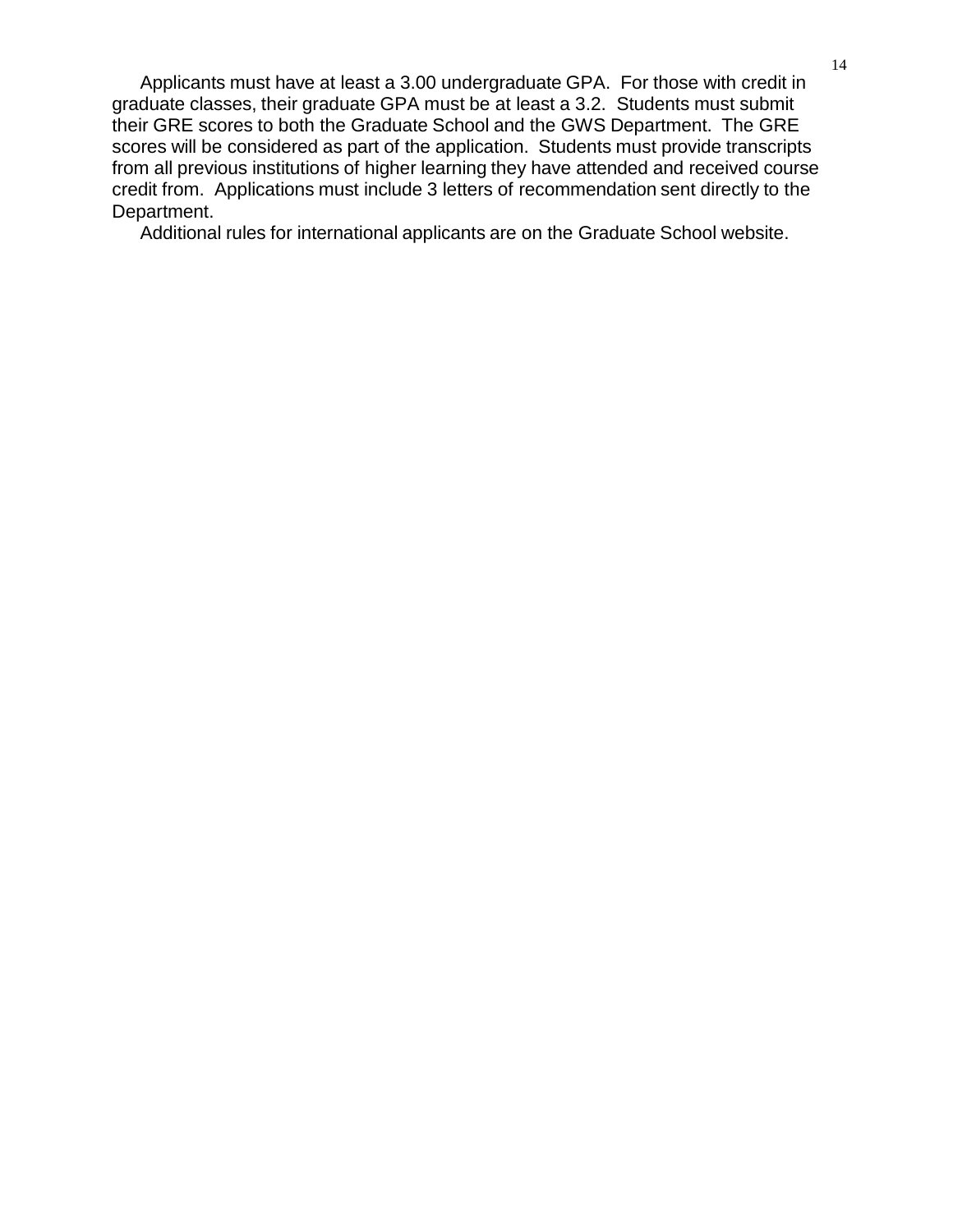#### **GWS PhD Program of Study Form (04.10.16, Check for updated rules.)**

| Name:                                    |                                             |  |
|------------------------------------------|---------------------------------------------|--|
| Committee Meeting Date: ________________ | Qualifying Exam Date: 1997                  |  |
|                                          | Dissertation Proposal Defense Date:         |  |
| Date Degree Expected:                    |                                             |  |
|                                          |                                             |  |
| <b>REQUIRED COURSES</b>                  |                                             |  |
|                                          | 4. $2nd$ Methods course (outside GWS) _____ |  |
| 2. GWS650                                | 5. GWS Area Seminar                         |  |
|                                          | 6. GWS Area Seminar                         |  |
|                                          |                                             |  |
|                                          |                                             |  |
|                                          |                                             |  |

NOTE: Please specify additional area seminars from GWS600 or GWS700 topics courses. If any required course is waived because of previous coursework from an MA program, please note that.

### **ADDITIONAL COURSEWORK**

| Õ |  |
|---|--|
|   |  |
|   |  |

Additional Courses recommended by Committee:

Reminder: Students entering with an MA must complete a minimum of 18 hours before being eligible for qualifying exams. Students entering without an MA must complete a minimum of 36 hours before being eligible for qualifying exams.

**ADVISORY COMMITTEE** (at least 3 members of your committee must have FULL Graduate School Status and your committee Chair must have FULL Graduate School Status; note co-chair if applicable):

| 1. Committee Chair:              |  |
|----------------------------------|--|
|                                  |  |
| 3                                |  |
| 4. Outside member name/dept:     |  |
| Additional members if applicable |  |
|                                  |  |

**Attach all required progress reports and petitions related to coursework.**

| <b>Required Signatures:</b>                                                                                                                                                                                                                      |       |  |  |
|--------------------------------------------------------------------------------------------------------------------------------------------------------------------------------------------------------------------------------------------------|-------|--|--|
| Student:<br><u>and the contract of the contract of the contract of the contract of the contract of the contract of the contract of the contract of the contract of the contract of the contract of the contract of the contract of the contr</u> | Date: |  |  |
| Committee Chair                                                                                                                                                                                                                                  | Date: |  |  |
| Director of Graduate Studies:                                                                                                                                                                                                                    | Date: |  |  |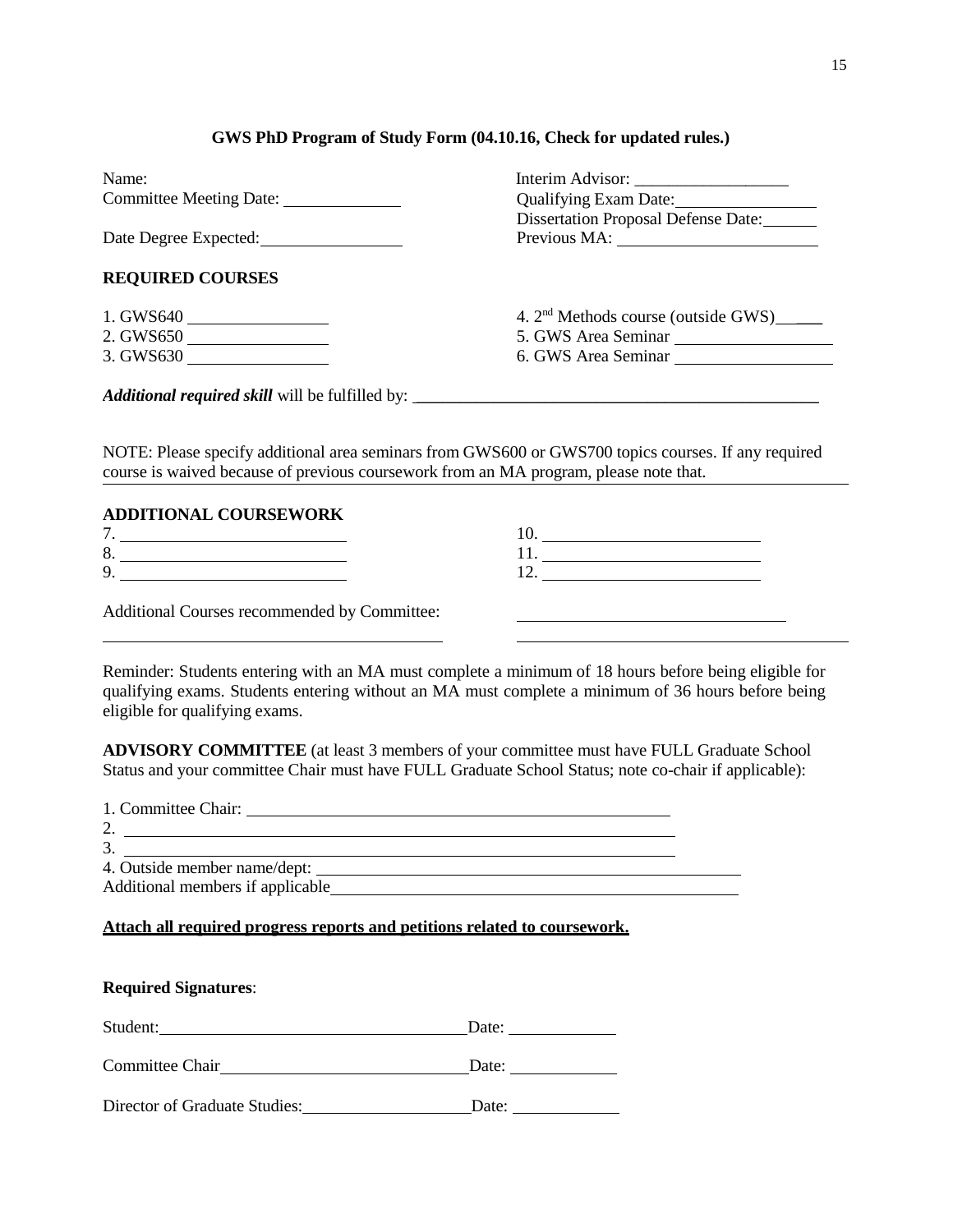#### **GWS MA Program of Study Form (01.01.14, check for updated rules)**

| Name:                                  |  |
|----------------------------------------|--|
| Check one: Plan A (Thesis)             |  |
| Plan B (exams): <u>_______________</u> |  |
| Committee Meeting Date:                |  |
| Thesis Defense Date:                   |  |
| Written Exam Date:                     |  |
| Date Degree Expected:                  |  |

#### **REQUIRED COURSES**

| 1. GWS640 | 4. Additional Skill |
|-----------|---------------------|
| 2. GWS650 | 5. GWS Area Seminar |
| 3. GWS630 | 6. GWS Area Seminar |

Please specify additional skill course and area seminars from GWS600 or GWS700 topics courses

#### **ADDITIONAL COURSEWORK**

| Plan A and B: Seminar: |  |
|------------------------|--|
| Seminar:               |  |

Students should make sure that their courses meet the level distribution requirements of the Graduate School.

<u> 1980 - John Stone, amerikansk politiker (</u>

Plan A only: GWS748

Additional Plan B coursework (6 hours): Seminar: Seminar:

Additional Courses recommended by Committee:

**ADVISORY COMMITTEE** (your committee Chair must have FULL Graduate School Status; note cochair if applicable):

| 1. Committee Chair:              |                                                                           |
|----------------------------------|---------------------------------------------------------------------------|
| 2.                               |                                                                           |
| 3.                               |                                                                           |
| Additional members if applicable |                                                                           |
|                                  |                                                                           |
|                                  | Attach all required progress reports and petitions related to coursework. |

### **Required Signatures**:

| Student:                      | Date: |
|-------------------------------|-------|
| Committee Chair               | Date: |
| Director of Graduate Studies: | Date: |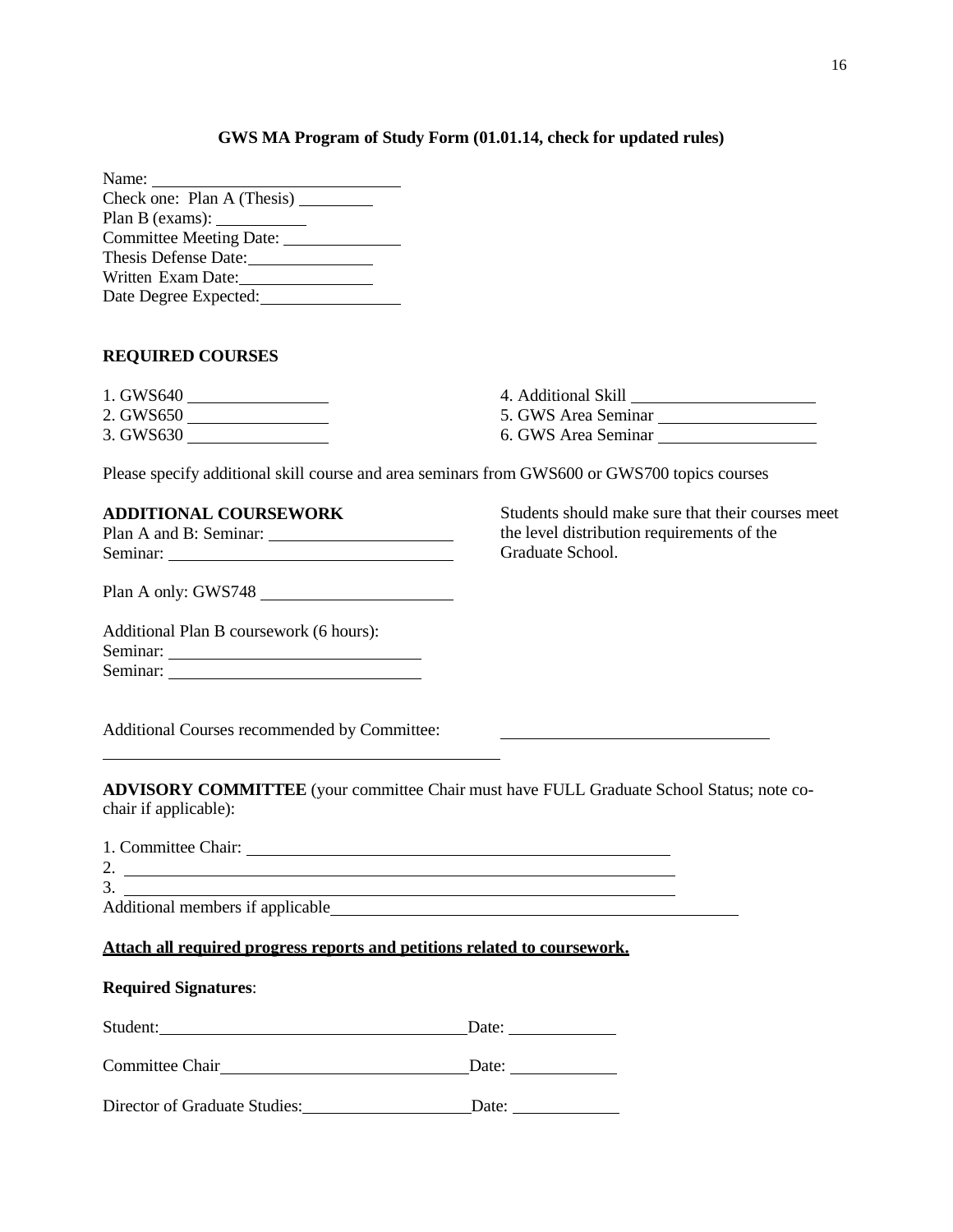### **Incomplete Grades for GWS Graduate Coursework<sup>1</sup>**

An incomplete ("I") grade may be assigned to a graduate student if a part of the work of a course remains undone and there is a reasonable possibility that a passing grade will result from completion of the work. All "I" grades must be replaced by a regular final letter grade within 12 months of the end of the academic term in which the "I" grade was awarded or prior to the student's graduation, whichever occurs first. If an "I" grade has not been replaced within the allowable period, the University Registrar shall change the "I" grade to a grade of "E" on the student's permanent academic record and adjust the student's grade-point standing accordingly, unless otherwise approved because of exceptional circumstances by the Dean of the Graduate School on recommendation of the DGS in the student's program. In exceptional circumstances, the Dean of the Graduate School will consider one semester extensions of "I" grades beyond the 12 month period only (the combined summer terms count as one semester).

In addition, the Instructor of Record must specify the remaining work necessary for the satisfaction of the course requirements, and the time frame over which this work will be completed. All work must be completed, and the grade assigned by the last day of final exams for the semester in which the extension is granted. Note that there are certain courses (seminars, independent work courses, research courses) in which a grade of "S" may be more appropriate than an incomplete; the grade of "S" is not affected by the policy described above.

Instructors of Record who assign an I grade should file with the student's Director of Graduate Studies information which includes 1) the name of the student, 2) the course number and hours of credit, 3) the semester and year of enrollment, 4) specific information on the work to be completed before a final grade can be assigned, and 5) the time frame in which the specific requirements are to be met (not to exceed 12 months). Graduate students are urged to consult with their Director of Graduate Studies concerning procedures relative to the awarding of I grades and the conditions under which they may be removed.

<sup>&</sup>lt;sup>1</sup> Full documentation for Incomplete procedures can be found on pages 14-15 at: [http://www.research.uky.edu/gs/FacultyandStaff/Documents/dgshandbook.pdf a](http://www.research.uky.edu/gs/FacultyandStaff/Documents/dgshandbook.pdf)nd <http://www.uky.edu/StudentAffairs/Code/Section%20V.pdf>